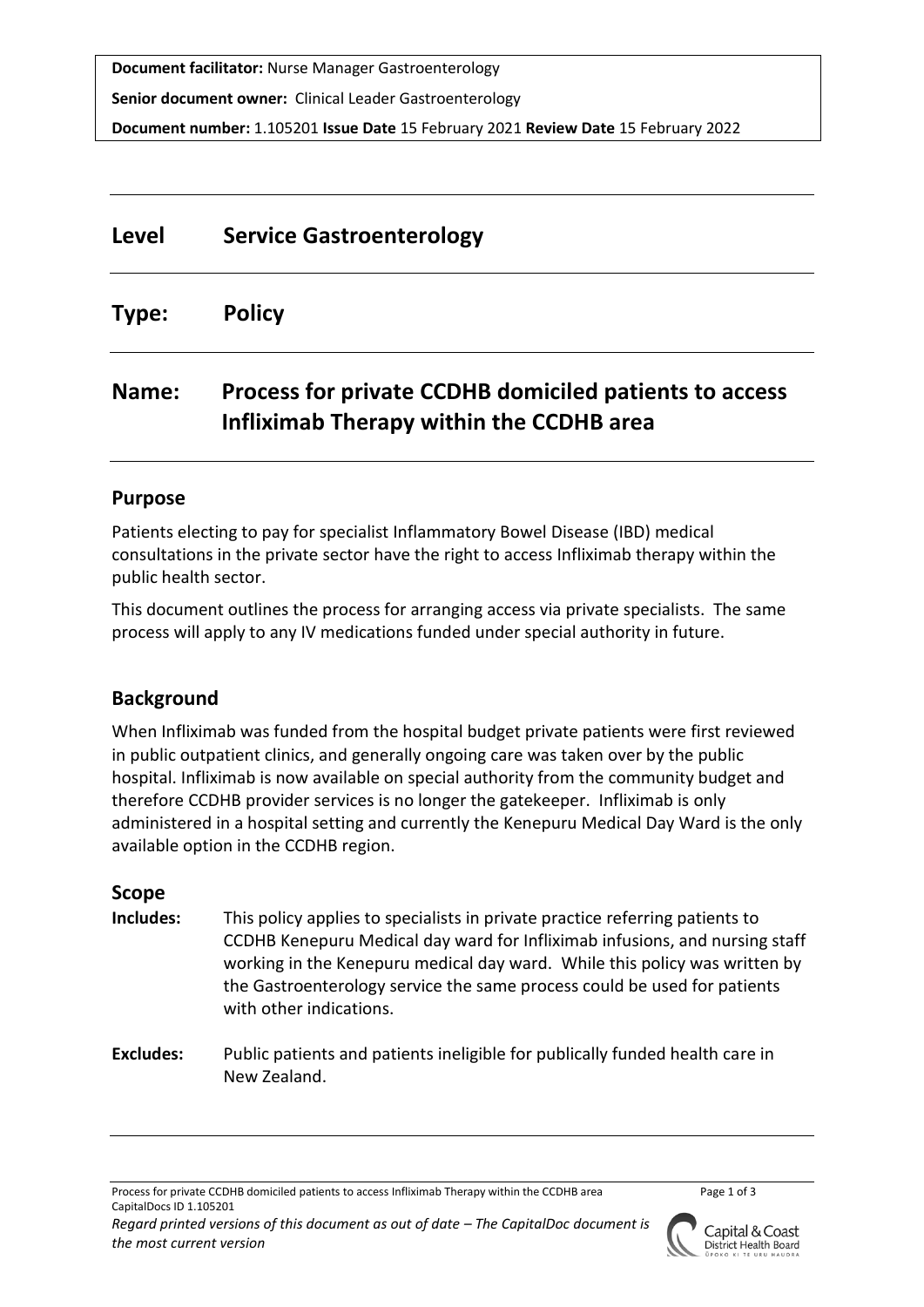**Document facilitator:** Nurse Manager Gastroenterology

**Senior document owner:** Clinical Leader Gastroenterology

**Document number:** 1.105201 **Issue Date** 15 February 2021 **Review Date** 15 February 2022

## **Policy content and guidelines**

1. The private specialist applies for the special authority and ensures a recent clinic letter which includes a detailed clinical summary and biologic pre-screening results is emailed to CCDHB for uploading [\(RES-MedRecElecFiling@ccdhb.org.nz\)](mailto:RES-MedRecElecFiling@ccdhb.org.nz).

### *a. Please note infliximab will not be administered unless the nursing staff have access to a clinical summary and the biologic pre-screening results*

- 2. The private specialist emails the following paperwork to the Kenepuru Medical Day Unit [RES-MedicalDayWard@ccdhb.org.nz;](mailto:RES-MedicalDayWard@ccdhb.org.nz) ph (04) 9182228. Fax is no longer an option
	- a. Completed referral form including the specialist's contact information. This should include (1) a direct telephone number for the specialist (2) a number for their administration staff, (3) an indication which day the specialist is best to be contacted on (patients will be preferentially booked for that day if possible) and (4) an email address that correspondence can be sent to e.g. if the special authority has expired.
	- b. Prescription for infliximab and prn medication for infusion reactions on CCDHB drug chart (CCDHB Infliximab infusion protocol must be followed).
	- c. A signed CCDHB consent form
- 3. The status as a private patient should be identifiable in the booking system. Patients will be admitted under the HCP "Private Doctor" (HCP code 19473). The patient will not be charged for the admission.
- 4. Any blood tests taken in the day ward are to be submitted against a private lab form with the results to be sent to the private specialist. Patients cannot have a blood test taken at the time of the infusion unless they provide a private lab form.
- **5. If there is an infusion reaction this will be managed as per protocol by the day ward, but the nursing staff may call the private specialist for advice and the hospital service for additional support. There is no medical cover in the day ward, this is a nurse led unit.**
- 6. The private specialist will be emailed a copy of the treatment summary after each presentation.
- 7. If patients report symptoms or request a medical review (other than in an emergency), they will be directed to make contact with their private specialist or GP.
- 8. If the special authority expires, the specialist will be notified and no further infusions will be arranged until the renewal is completed.
- 9. The referral form, this policy, consent form, medication chart and CCDHB infliximab policy will be available on the Gastroenterology CCDHB external website.

### **10. CCDHB IBD nurses are not involved in the care of private patients.**